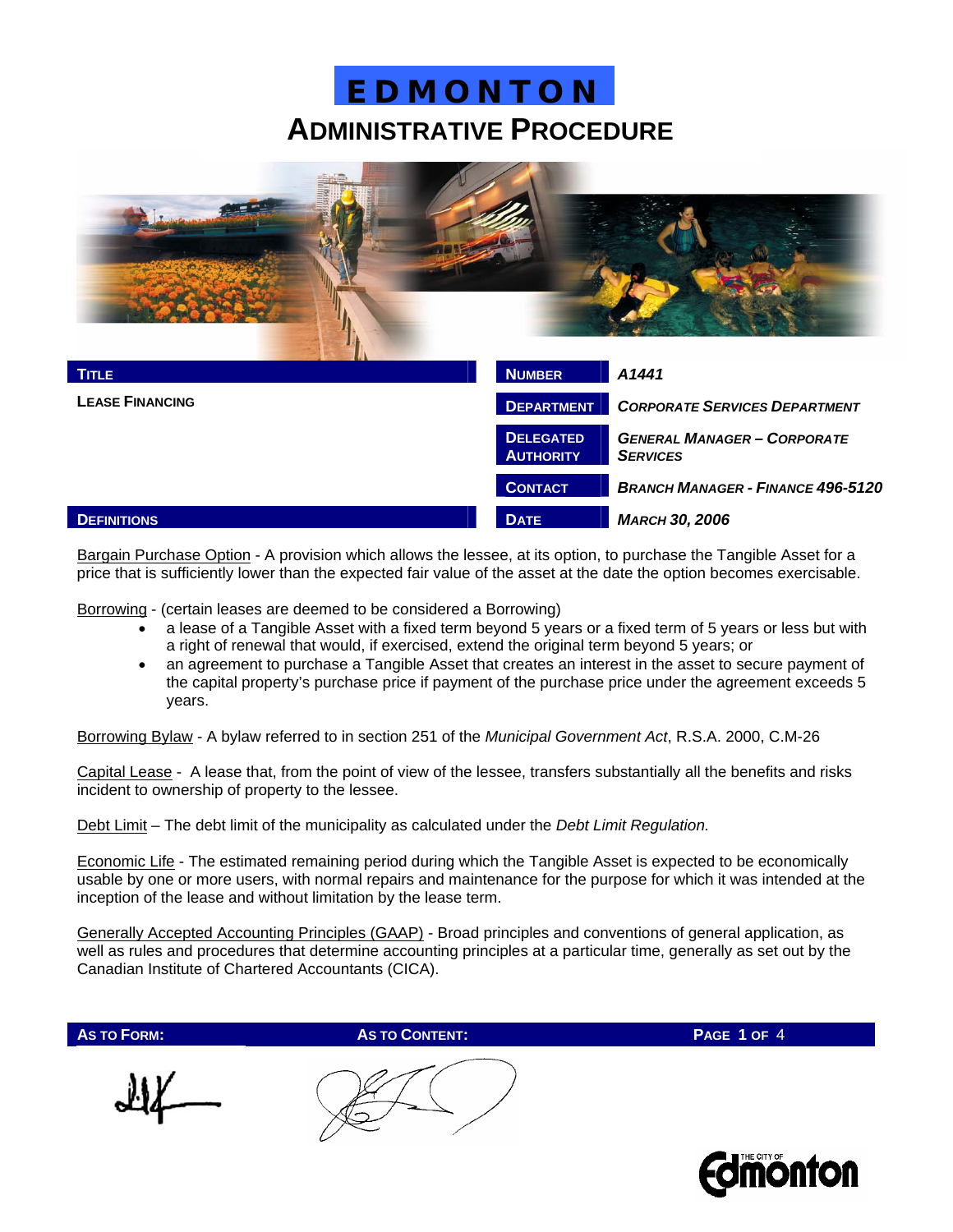| <b>TITLE</b>           | <b>NUMBER</b> | A1441                 |
|------------------------|---------------|-----------------------|
| <b>LEASE FINANCING</b> | <b>DATE</b>   | <b>MARCH 30, 2006</b> |

Lease - The conveyance, by a lessor to a lessee, of the right to use a tangible asset usually for a specified period of time in return for a rent.

Lease Payments - The periodic rent or payments due under a lease.

Lease Term - The lease term is the fixed, non-cancelable period of the lease, plus periods covered by bargain renewal options, renewals at the lessor's option, or periods likely to renewed (as set out in PSAB PSG-2 Leased Tangible Capital Assets)

Master Lease Agreement - A lease agreement entered into between the City and a third-party lease financing provider whose pricing and terms governs all associated lease transactions throughout a specified period.

Operating Lease - A lease in which the lessor does not transfer substantially all the benefits and risks incident to ownership of property.

Public-Private Partnership (P3) - A cooperative venture between the public and private sectors, built on the expertise of each partner, that best meets clearly defined public needs through the appropriate allocation of resources, risks and rewards.

Sale and Leaseback - The sale of property by a government and the leasing of the same property, or a portion thereof, back to the government.

Tangible Asset - A non-financial asset that has physical substance and a useful life extending beyond one year. For the purposes of this Administrative Procedure software is considered a Tangible Asset.

Total Cost of Ownership (TCO) - A costing model whereby all direct and indirect costs incurred throughout the asset life cycle are considered in calculating the total cost to the City of acquiring a given asset. TCO analysis forms the basis for determining financial impacts in a lease versus buy evaluation.

#### **PROCEDURES AND GUIDELINES**

These procedures apply to all lease financing arrangements, not including real estate leases.

## **Lease/Buy Financing Decision**

- A cost/benefit analysis is required to support any decision to use lease financing (see Attachment I)
- The cost analysis should be based on a Total Cost of Ownership approach to calculating costs and should include all relevant financial impacts. The time period used for the purposes of a Lease/Buy TCO analysis should be equivalent to the useful life of the Tangible Asset(s) under consideration
- The benefits analysis should consider all non-financial factors impacting the Lease/Buy decision
- Contact your Finance Business Partner to assist in the preparation of the cost/benefit analysis and to provide guidance regarding Corporate requirements relating to Lease transactions



**PAGE 2 OF 4**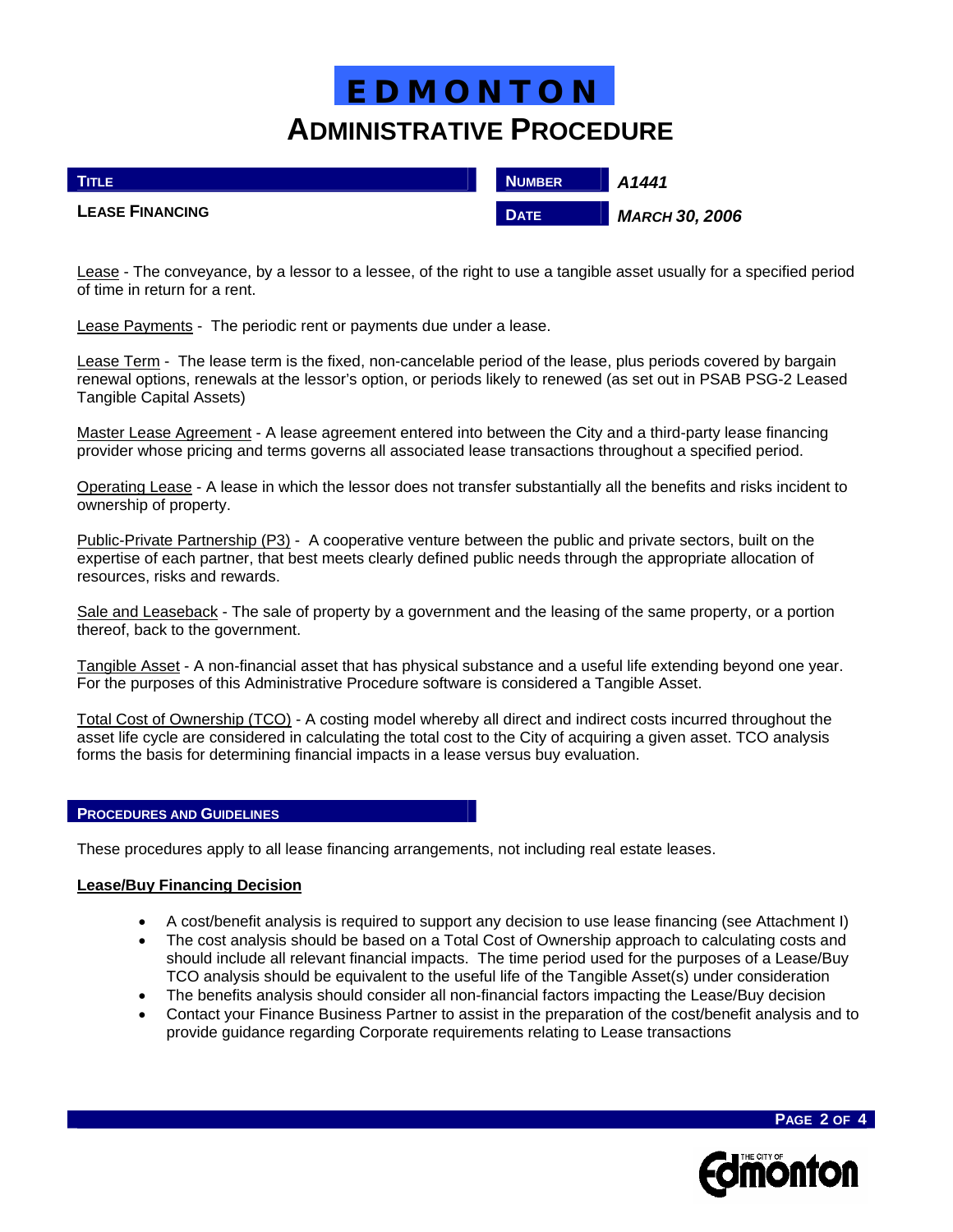| <b>TITLE</b>           | <b>NUMBER</b> | A1441                 |
|------------------------|---------------|-----------------------|
| <b>LEASE FINANCING</b> | <b>DATE</b>   | <b>MARCH 30, 2006</b> |

### **Buy**

If a buy decision results, refer to *Purchasing Directive A1439.*

## **Lease**

If a Lease decision results, then the following applies:

## **Planning and Budget**

- Where lease financing is being considered for the acquisition of Tangible Assets, the leasing option should be built into Departmental planning and budgeting processes.
- Significant Leases should be identified in the Long Range Financial Plan (LRFP) and aligned within the budget process. Assessment of Leases to be included in the LRFP should follow the same principles that are applied to purchases.
- For Operating Leases, budget authority must exist for the value of the annual Lease Payments.
- For Capital Leases, budget authority must exist for the value of the entire Lease obligation (including all extension periods allowable under the Lease).

### **Authorization**

- In the case of Capital Leases that are deemed to be a Borrowing, a Borrowing Bylaw is required prior to entering into a Lease (the Borrowing Bylaw process takes approximately 6-8 weeks to complete).
- In all other cases, authorizations are as outlined in *City Administration Bylaw 12005* and current delegations of authority.

#### **Procurement**

- Contact your designated Materials Management representative to assist with the preparation of tender documents and to manage the tendering process where lease options are being considered.
- All procurements must follow *Purchasing Directive A1439*

## **Lease Agreements**

- The City has established certain Master Lease Agreements.
- For lease expenditures that fall under an existing Master Lease Agreement, contact your designated Materials Management representative to assist with the execution of all necessary Lease documentation.
- Where a lease expenditure does not fall under an existing Master Lease Agreement and where the lease Agreement was not included in a City standard tendering process managed by Materials Management, then Departments are responsible for ensuring that the lease agreement has been reviewed and approved as acceptable in form to the Law Branch.

#### **Lease Expenditures**

- Finance Business Partners are available to provide further clarification on how lease expenditures would be recognized throughout the Lease, including the accounting treatment required for any lease inducements, bargain purchase options or other benefits.
- Lease expenditures are not necessarily equal to the cash payments out in a given year. Accounting for Leases must follow Generally Accepted Accounting Principles.
- Treatment of Capital Leases is outlined within the PSA Handbook PSG-2 Leased Tangible Capital Assets. Treatment of an Operating Lease is set out in the CICA Handbook section 3065 – Leases.

**PAGE 3 OF 4**